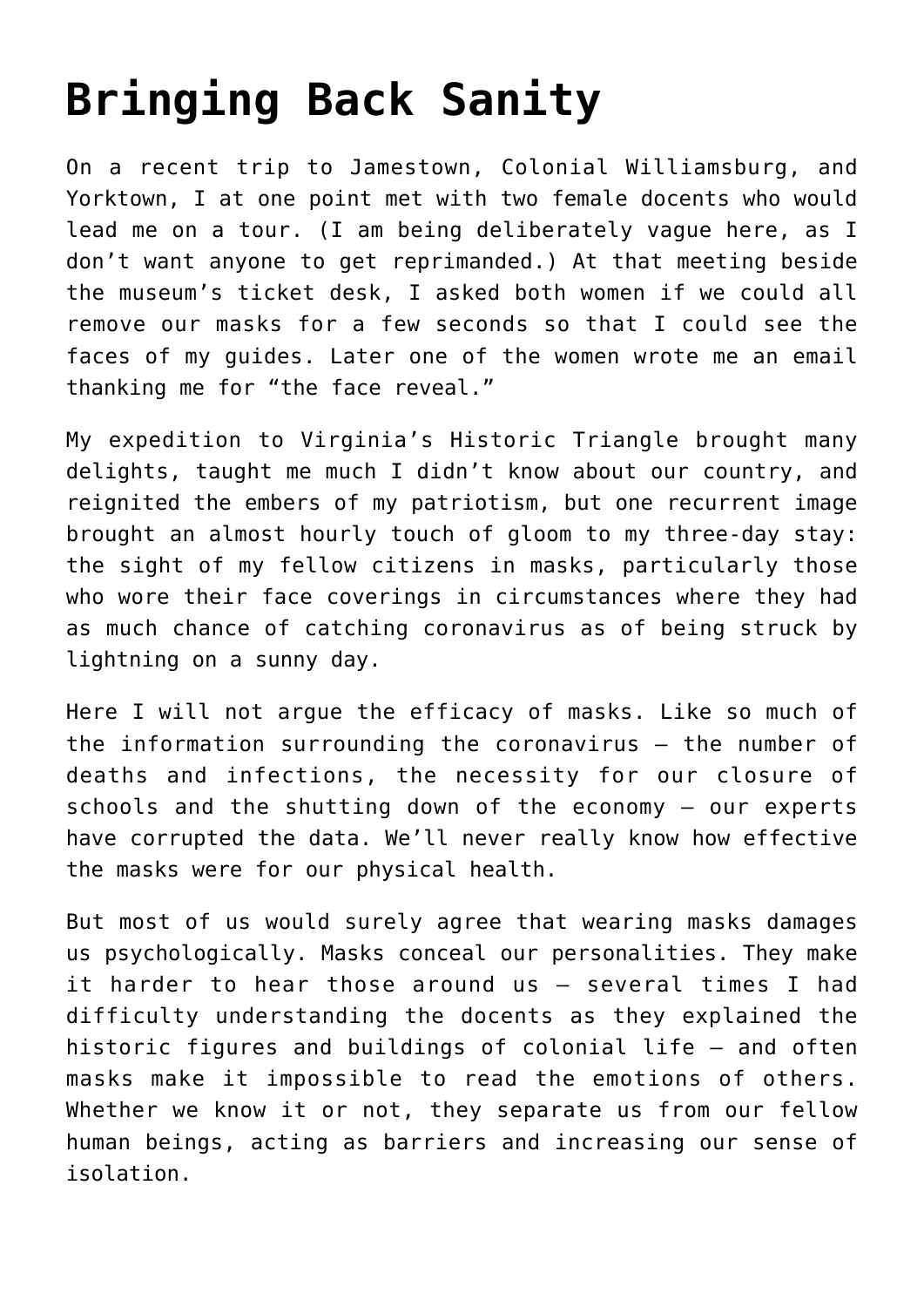With flu season now on the horizon and with governors – like the one we have here in Virginia – seemingly intent on forcing us to wear masks in perpetuum, we may eventually need a "take off the masks" revolution. Until that day arrives, however, some of you who insist on wearing masks beyond the regulations in place can help the rest of us maintain our mental health by taking off those masks whenever you can.

Here are just a few of my Williamsburg examples when mask wearers depressed me. Note that nearly all these examples involve people under thirty years old, the age group least susceptible to death or even illness from the coronavirus.

The man in his twenties who came outside my hotel to walk his dog at 6:30 in the morning. Please, young man, take off the mask.

The students near the College of William and Mary who were running alone in the open air wearing masks. Jogging while covering your mouth and nose is unhealthy, and you look…well, frankly you look ridiculous. Please take off the masks.

To all those students sitting eight feet apart in the Starbucks in the College of William and Mary Bookstore who wore masks between sips of coffee. Please take off the masks.

The masked pre-teen girl who climbed into the car in the empty hotel parking lot with her unmasked mom. Please, kid, do yourself and my eyeballs a favor, and take off the mask.

The masked preschooler walking hand in hand on the Duke of Gloucester Street with her unmasked father. Please, little girl, take off the mask.

And to those docents and employees of Williamsburg who are working outdoors with a rope separating you from the tourists, especially the obese man in colonial dress near the Governor's Palace who was sweating profusely in the heat and having difficulty breathing, please please please ask permission from